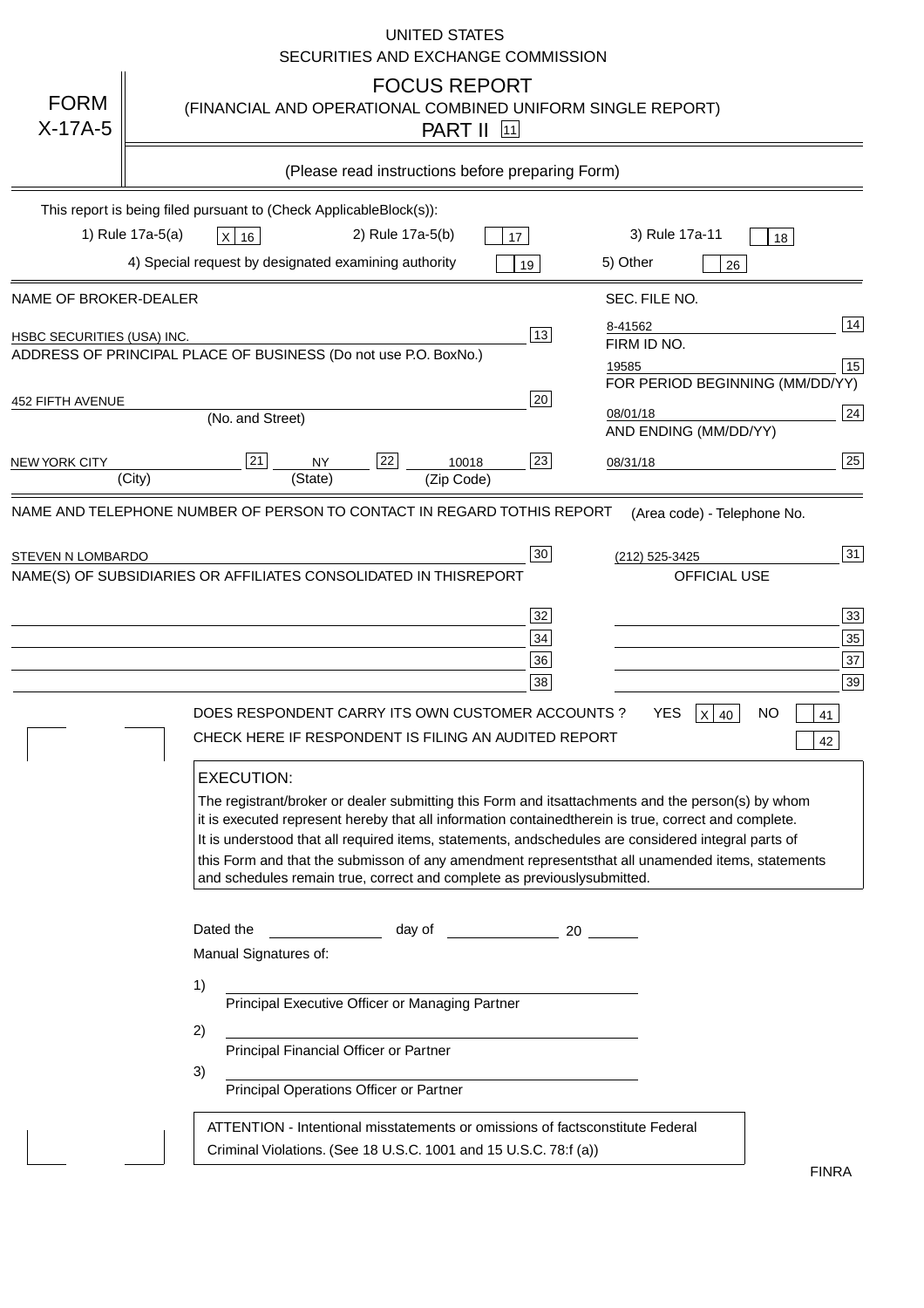BROKER OR DEALER

HSBC SECURITIES (USA) INC.

08/31/18

as of

## STATEMENT OF SEGREGATION REQUIREMENTS AND FUNDS IN SEGREGATION FOR CUSTOMERS TRADING ON U.S. COMMODITY EXCHANGES

| SEGREGATION REQUIREMENTS (Section 4d(2) of the CEAct)                                          |                 |                    |      |
|------------------------------------------------------------------------------------------------|-----------------|--------------------|------|
| 1. Net ledger balance                                                                          |                 |                    |      |
| A. Cash                                                                                        | \$              | 146,095,885 7010   |      |
| B. Securities (at market)                                                                      |                 | 1,626,208,864 7020 |      |
| 2. Net unrealized profit (loss) in open futures contracts traded on a contract market          |                 | 222,204,014 7030   |      |
| 3. Exchange traded options                                                                     |                 |                    |      |
| A. Add market value of open option contracts purchased on a<br>contract market                 |                 | 382,131,565 7032   |      |
| B. Deduct market value of open option contracts granted (sold)<br>on a contract market         |                 | 189,378,387) 7033  |      |
| 4. Net equity (deficit) (add lines 1, 2, and 3)                                                |                 | 2,187,261,941 7040 |      |
| 5. Accounts liquidating to a deficit and accounts with debit<br>balances                       |                 |                    |      |
| - gross amount                                                                                 | 792,316<br>7045 |                    |      |
|                                                                                                |                 |                    |      |
| Less: amount offset by customer owned securities                                               | 792,316) 7047   | 0                  | 7050 |
| 6. Amount required to be segregated (add lines 4 and 5)                                        | \$              | 2,187,261,941      | 7060 |
|                                                                                                |                 |                    |      |
| FUNDS IN SEGREGATED ACCOUNTS                                                                   |                 |                    |      |
| 7. Deposited in segregated funds bank accounts                                                 |                 |                    |      |
| A. Cash                                                                                        |                 | 32,941,010         | 7070 |
| B. Securities representing investments of customers' funds<br>(at market)                      |                 | $\mathbf 0$        | 7080 |
| C. Securities held for particular customers or option customers<br>in lieu of cash (at market) |                 | 368,043,834        | 7090 |
| 8. Margins on deposit with derivatives clearing organizations<br>of contract markets           |                 |                    |      |
| A. Cash                                                                                        | \$              | 293,848,255        | 7100 |
| B. Securities representing investments of customers' funds<br>(at market)                      |                 | 178,567,008 7110   |      |
| C. Securities held for particular customers or option customers<br>in lieu of cash (at market) |                 | 1,165,617,450 7120 |      |
| 9. Net settlement from (to) derivatives clearing organizations<br>of contract markets          |                 | 13,715,254         | 7130 |
| 10. Exchange traded options                                                                    |                 |                    |      |
| A. Value of open long option contracts                                                         |                 | 382,131,565        | 7132 |
| B. Value of open short option contracts                                                        |                 | 189,378,387 7133   |      |
| 11. Net equities with other FCMs                                                               |                 |                    |      |
| A. Net liquidating equity                                                                      |                 | 10,295,190         | 7140 |
| B. Securities representing investments of customers' funds<br>(at market)                      |                 |                    | 7160 |
| C. Securities held for particular customers or option customers<br>in lieu of cash (at market) |                 |                    | 7170 |
| 12. Segregated funds on hand (describe:                                                        |                 | 92,547,580         | 7150 |
| 13. Total amount in segregation (add lines 7 through 12)                                       |                 | 2,348,328,759 7180 |      |
| 14. Excess (deficiency) funds in segregation (subtract line 6<br>from line 13)                 |                 | 161,066,818 7190   |      |
| 15. Management Target Amount for Excess funds in segregation                                   | \$              | 147,000,000 7194   |      |
| 16. Excess (deficiency) funds in segregation over (under) Management Target Amount Excess      | \$              | 14,066,818 7198    |      |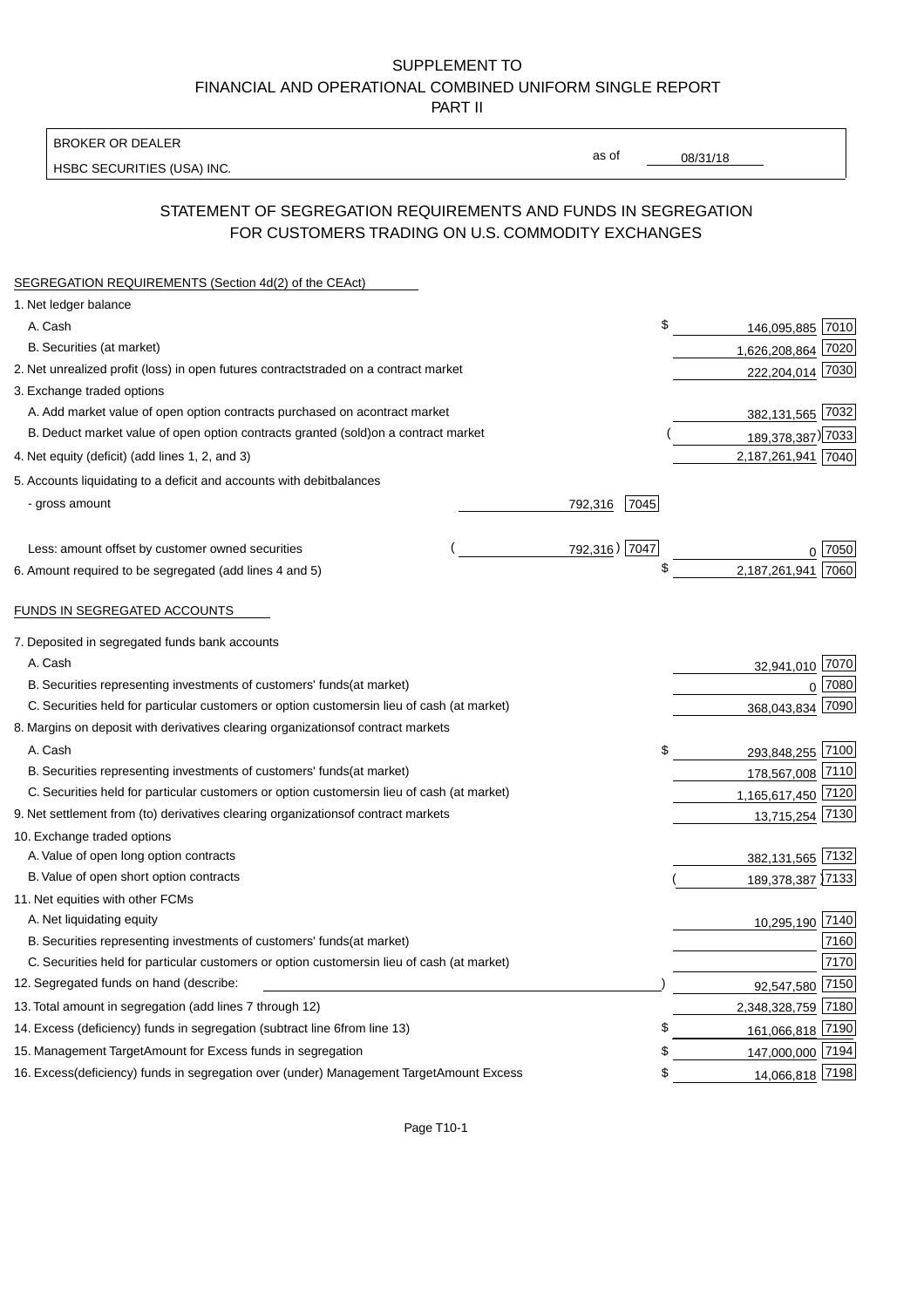PART II

| <b>BROKER OR DEALER</b>                                        | as of                                  |          |      |
|----------------------------------------------------------------|----------------------------------------|----------|------|
| HSBC SECURITIES (USA) INC.                                     |                                        | 08/31/18 |      |
| STATEMENT OF SEGREGATION REQUIREMENTS AND FUNDS IN SEGREGATION | FOR CUSTOMERS' DEALER OPTIONS ACCOUNTS |          |      |
| 1. Amount required to be segregated in accordance              |                                        |          |      |
| with Commission regulation 32.6                                |                                        | \$       | 7200 |
| 2. Funds in segregated accounts                                |                                        |          |      |
| A. Cash                                                        | \$                                     | 7210     |      |
| B. Securities (at market)<br>C. Total                          |                                        | 7220     | 7230 |
|                                                                |                                        |          |      |

3. Excess (deficiency) funds in segregation

(subtract line 2.C from line 1)  $\frac{1}{240}$  $\frac{1}{1}$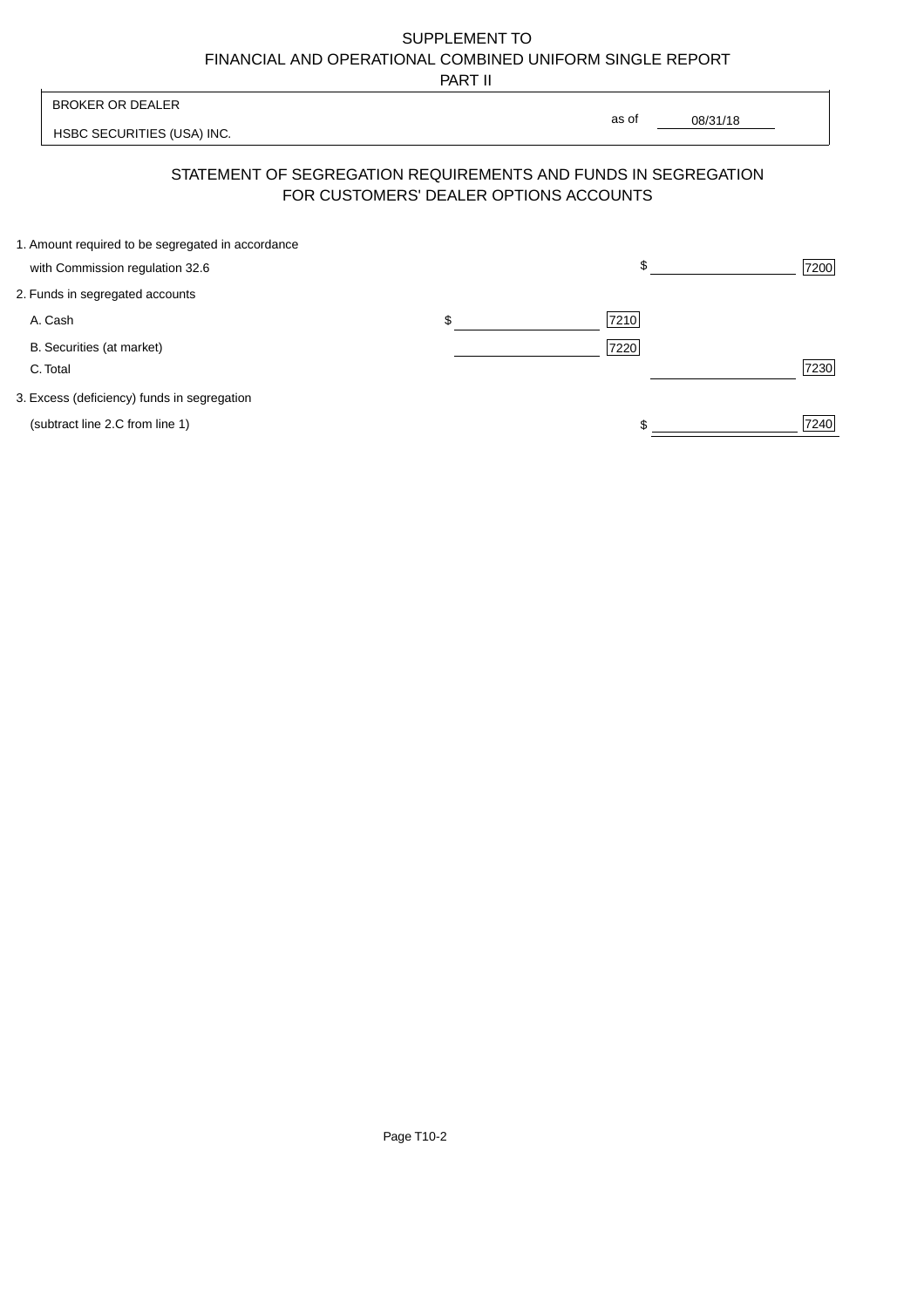PART II

HSBC SECURITIES (USA) INC. The state of the second second in the second second second second second second second second second second second second second second second second second second second second second second sec BROKER OR DEALER

as of

## STATEMENT OF SECURED AMOUNTS AND FUNDS HELD IN SEPARATE ACCOUNTS PURSUANT TO COMMISSION REGULATION 30.7

#### FOREIGN FUTURES AND FOREIGN OPTIONS SECURED AMOUNTS

| Amount required to be set aside pursuant to law, rule or<br>regulation of a foreign government<br>or a rule of a self-regulatory organization authorized<br>thereunder |                                   |                 | \$<br>0           | 7305         |
|------------------------------------------------------------------------------------------------------------------------------------------------------------------------|-----------------------------------|-----------------|-------------------|--------------|
| 1. Net ledger balance - Foreign Futures and Foreign Option Trading - All Customers<br>A. Cash                                                                          |                                   |                 | \$<br>121,725,283 | 7315         |
| <b>B.</b> Securities<br>(at market)                                                                                                                                    |                                   |                 | 87,073,389        | 7317         |
| 2. Net unrealized profit (loss) in open futures contracts traded on a foreign                                                                                          | board of trade                    |                 | (1,358,063)       | 7325         |
| 3. Exchange traded options                                                                                                                                             |                                   |                 |                   |              |
| A. Market value of open option contracts purchased on a foreign board of trade<br>B. Market value of open contracts granted (sold) on a foreign board of trade         |                                   |                 | 0<br>U            | 7335<br>7337 |
| 4. Net equity (deficit) (add lines 1.2. and 3.)                                                                                                                        |                                   |                 | \$<br>207,440,609 | 7345         |
| 5. Accounts liquidating to a deficit and accounts with                                                                                                                 |                                   |                 |                   |              |
| debit balances - gross<br>amount                                                                                                                                       |                                   | 7351<br>539,489 |                   |              |
| Less: amount offset by customer owned securities                                                                                                                       |                                   | 537,768) 7352   | 1,721             | 7354         |
| 6. Amount required to be set aside as the secured amount - Net Liquidating                                                                                             | Equity Method (add lines 4 and 5) |                 | \$<br>207,442,330 | 7355         |
| 7. Greater of amount required to be set aside pursuant to foreign jurisdiction (above) or                                                                              | line 6.                           |                 | \$<br>207,442,330 | 7360         |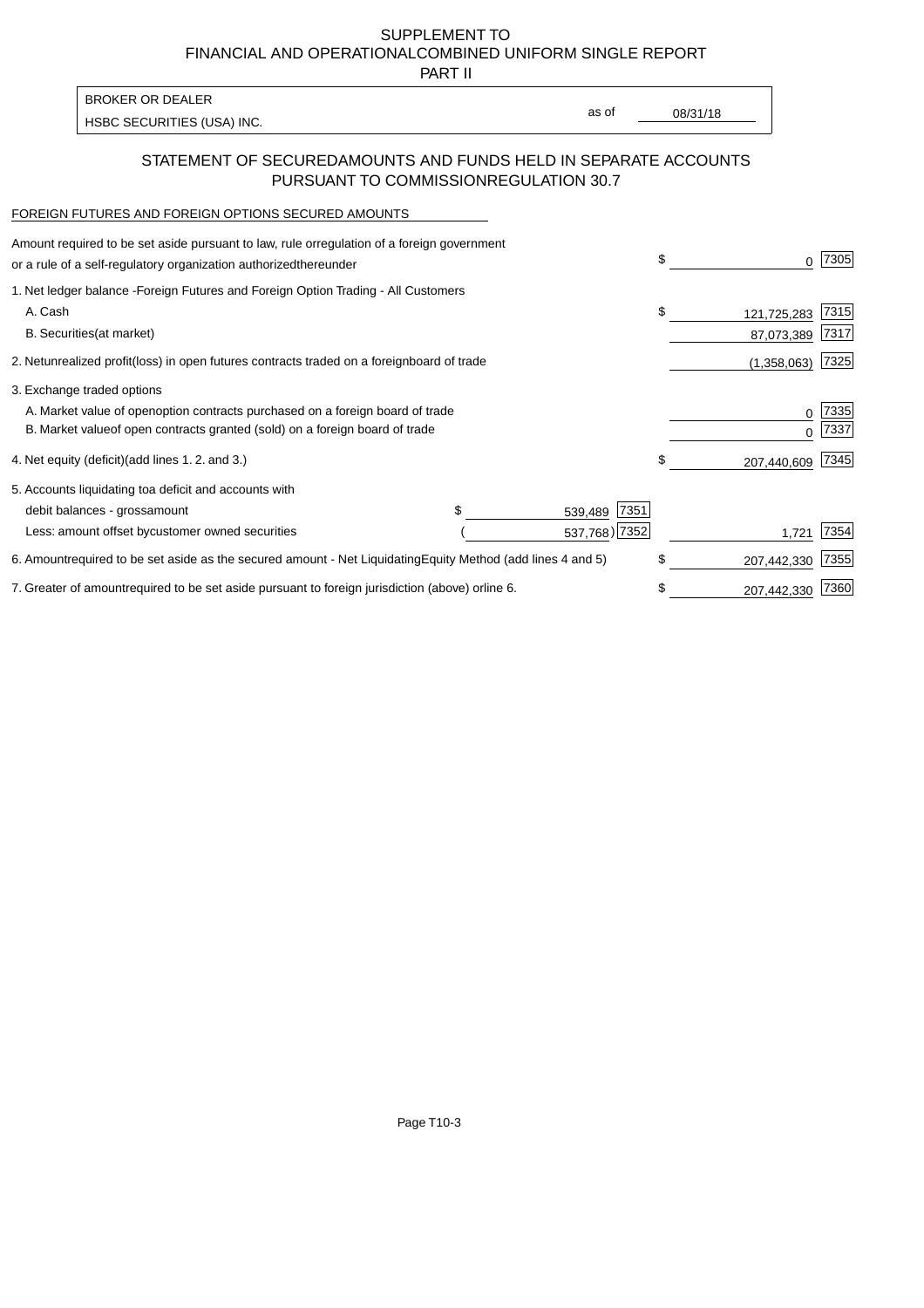PART II

| <b>BROKER OR DEALER</b>                                                                          |                        |                 |                  |
|--------------------------------------------------------------------------------------------------|------------------------|-----------------|------------------|
| HSBC SECURITIES (USA) INC.                                                                       | as of                  | 08/31/18        |                  |
| STATEMENT OF SECURED AMOUNTS AND FUNDS HELD IN SEPARATE                                          |                        | <b>ACCOUNTS</b> |                  |
| PURSUANT TO COMMISSION REGULATION 30.7                                                           |                        |                 |                  |
| FUNDS DEPOSITED IN SEPARATE REGULATION 30.7 ACCOUNTS                                             |                        |                 |                  |
| 1. Cash in banks                                                                                 |                        |                 |                  |
| A. Banks located in the United States                                                            | \$<br>107,062,793 7500 |                 |                  |
| B. Other banks qualified under Regulation 30.7                                                   |                        |                 |                  |
| 7510<br>Name(s):<br><b>HARRIS TRUST</b>                                                          | $0$  7520  \$          |                 | 107,062,793 7530 |
| 2. Securities                                                                                    |                        |                 |                  |
| A. In safekeeping with banks located in the United States                                        | \$<br>22,587,528 7540  |                 |                  |
| 30.7<br>B. In safekeeping with other banks qualified under Regulation                            |                        |                 |                  |
| 7550<br>Name(s):<br><b>HARRIS TRUST</b>                                                          | $0$ 7560               |                 | 22,587,528 7570  |
| 3. Equities with registered futures commission merchants                                         |                        |                 |                  |
| A. Cash                                                                                          | \$<br>$0$ 7580         |                 |                  |
| <b>B.</b> Securities                                                                             | $0$ 7590               |                 |                  |
| C. Unrealized gain (loss) on open futures contracts                                              | $0$ 7600               |                 |                  |
| D. Value of long option contracts                                                                | $0$ 7610               |                 |                  |
| E. Value of short option contracts                                                               | $0$ ) 7615             |                 | 0 7620           |
| 4. Amounts held by clearing organizations of foreign boards of<br>trade                          |                        |                 |                  |
| Name(s):<br>7630                                                                                 |                        |                 |                  |
| A. Cash                                                                                          | \$<br>7640             |                 |                  |
| <b>B.</b> Securities                                                                             | 7650                   |                 |                  |
| C. Amount due to (from) clearing organizations - daily<br>variation                              | 7660                   |                 |                  |
| D. Value of long option contracts                                                                | 7670                   |                 |                  |
| E. Value of short option contracts                                                               | 17675                  |                 | 7680             |
| 5. Amounts held by members of foreign boards of trade<br>Name(s):<br>7690                        |                        |                 |                  |
| A. Cash                                                                                          | \$<br>50,205,565 7700  |                 |                  |
| <b>B.</b> Securities                                                                             | 64,485,861<br>7710     |                 |                  |
| C. Unrealized gain (loss) on open futures contracts                                              | $(1,363,828)$ 7720     |                 |                  |
| D. Value of long option contracts                                                                | $0$ 7730               |                 |                  |
| E. Value of short option contracts                                                               | $_0$ ) 7735            |                 | 113,327,598 7740 |
| 6. Amounts with other depositories designated by a foreign<br>board of trade<br>7750<br>Name(s): |                        |                 | 0 7760           |
| 7. Segregated funds on hand (describe:                                                           |                        |                 | 0 7765           |
| 8. Total funds in separate section 30.7 accounts                                                 |                        | \$              | 242,977,919 7770 |
| 9. Excess (deficiency) set Aside Funds for Secured Amount (subtract Line 7 Secured               |                        |                 |                  |
| Statement page T10-3 from Line 8)                                                                |                        | \$              | 35,535,589 7380  |
| 10. Management Target Amount for Excess funds in separate section 30.7 accounts                  |                        | \$              | 25,000,000 7780  |
| 11. Excess (deficiency) funds in separate 30.7 accounts over (under) Management Target           |                        | \$              | 10,535,589 7785  |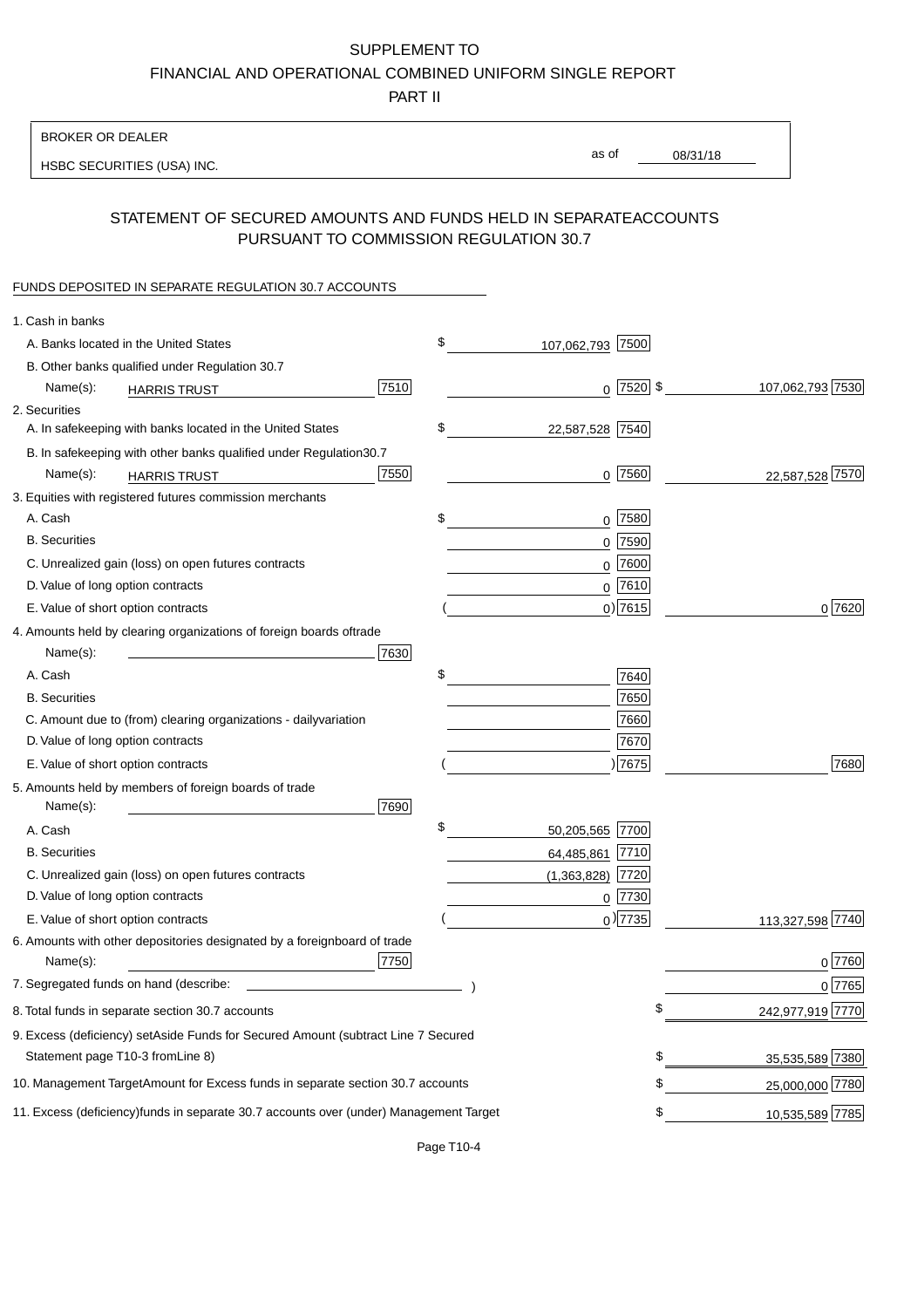PART II

HSBC SECURITIES (USA) INC. The state of the state of the state of the state of the state of the state of the state of the state of the state of the state of the state of the state of the state of the state of the state of BROKER OR DEALER

as of

### STATEMENT OF CLEARED SWAPS CUSTOMER SEGREGATION REQUIREMENTS AND FUNDS IN CLEARED SWAPS CUSTOMER ACCOUNTS UNDER 4D(F) OF THE CEA

| <b>Cleared Swaps Customer Requirements</b>                                                                  |    |                        |
|-------------------------------------------------------------------------------------------------------------|----|------------------------|
| 1. Net ledger balance                                                                                       |    |                        |
| A. Cash                                                                                                     | \$ | 8500<br>(70, 888, 438) |
| B. Securities (at market)                                                                                   |    | 519,722,642 8510       |
| 2. Net unrealized profit (loss) in open cleared swaps                                                       |    | 476,525,254 8520       |
| 3. Cleared swaps options                                                                                    |    |                        |
| A. Market value of open cleared swaps option contracts purchased                                            |    | $0^{8530}$             |
| B. Market value of open cleared swaps option contracts granted (sold)                                       |    | $0)$ 8540              |
| 4. Net equity (deficit) (add lines 1, 2, and 3)                                                             | \$ | 925,359,458 8550       |
| 5. Accounts liquidating to a deficit and accounts with                                                      |    |                        |
| 8,531,292 8560<br>debit balances - gross<br>\$<br>amount                                                    |    |                        |
| 8,531,292) 8570<br>Less: amount offset by customer owned securities                                         |    | 0 8580                 |
| 6. Amount required to be segregated for cleared swaps customers (add lines 4 and 5)                         | \$ | 925,359,458 8590       |
| Funds in Cleared Swaps Customer Segregated Accounts                                                         |    |                        |
| 7. Deposited in cleared swaps customer segregated accounts at banks                                         |    |                        |
| A. Cash                                                                                                     | \$ | 8600<br>16,264,258     |
| B. Securities representing investments of cleared swaps customers' funds (at market)                        |    | 0 8610                 |
| C. Securities held for particular cleared swaps customers in lieu of cash (at market)                       |    | 53,567,307 8620        |
| 8. Margins on deposit with derivatives clearing organizations in cleared swaps customer segregated accounts |    |                        |
| A. Cash                                                                                                     |    | 511,107,292 8630       |
| representing investments of cleared swaps customers' funds (at market)<br><b>B.</b> Securities              |    | 16,943 8640            |
| C. Securities held for particular cleared swaps customers in lieu of cash (at market)                       |    | 466,155,335 8650       |
| 9. Net settlement from (to) derivatives clearing organizations                                              |    | $(6,365,084)$ 8660     |
| 10. Cleared swaps options                                                                                   |    |                        |
| A. Value of open cleared swaps long option contracts                                                        |    | $0^{8670}$             |
| B. Value of open cleared swaps short option contracts                                                       |    | $0$ ) 8680             |
| 11. Net equities with other FCMs                                                                            |    |                        |
| A. Net liquidating equity                                                                                   |    | $0^{8690}$             |
| B. Securities representing investments of cleared swaps customers' funds (at market)                        |    | $0^{8700}$             |
| C. Securities held for particular cleared swaps customers in lieu of cash (at market)                       |    | 0 8710                 |
| 12. Cleared swaps customer funds on hand (describe:                                                         |    | $0 \;  8715 $          |
| 13. Total amount in cleared swaps customer segregation (add lines 7 through 12)                             | S  | 1,040,746,051 8720     |
| 14. Excess (deficiency) funds in cleared swaps customer segregation (subtract line 6 from line 13)          |    | 115,386,593 8730       |
| 15. Management Target Amount for Excess funds in cleared swaps segregated accounts                          | \$ | 95,000,000 8760        |
| 16. Excess<br>(deficiency) funds in cleared swaps customer segregated accounts over                         |    |                        |
| <b>Management Target Excess</b><br>(under)                                                                  | \$ | 20,386,593 8770        |